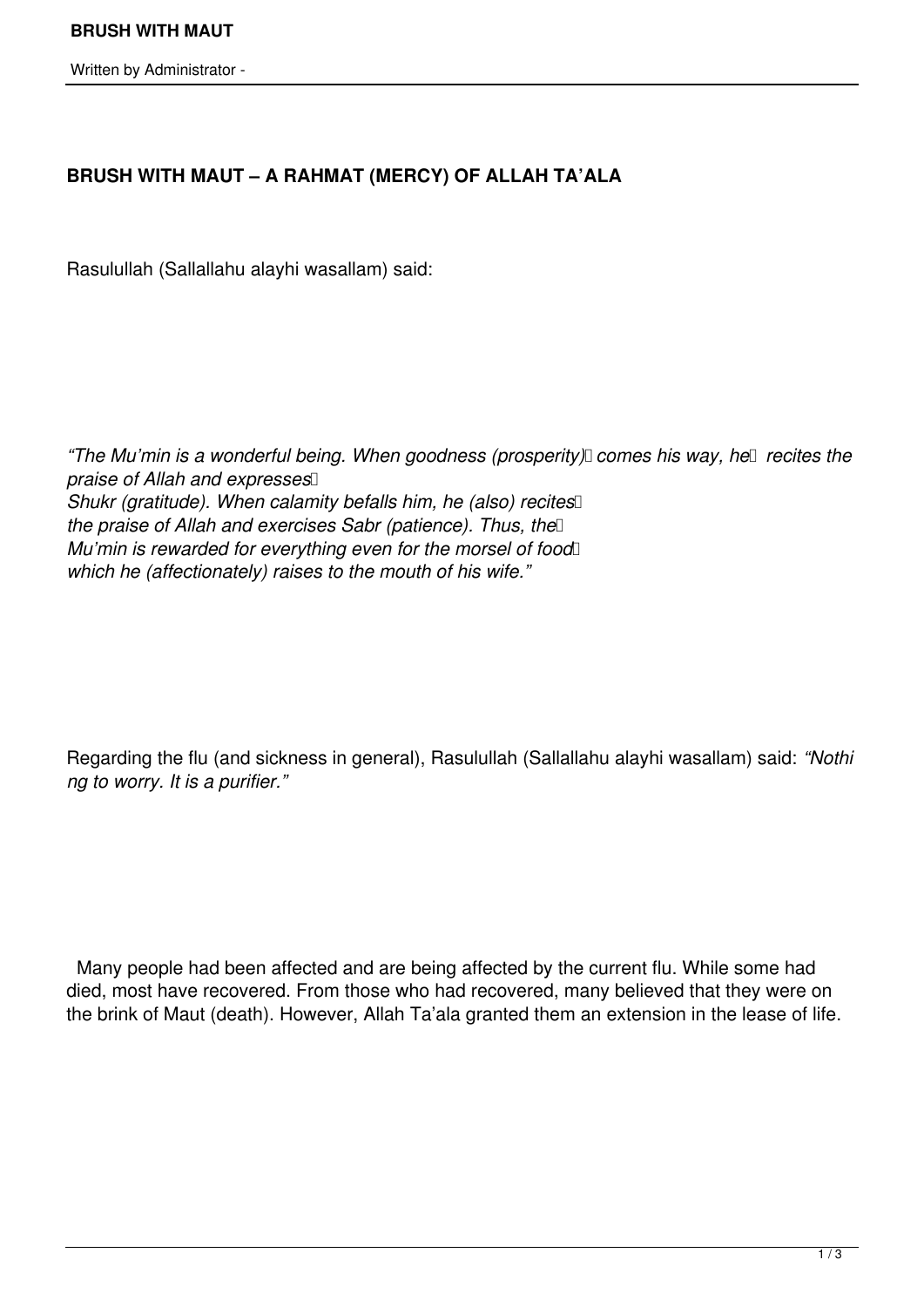Written by Administrator -

It is now of paramount importance to understand that Maut is ever stalking us. Rasulullah (Sallallahu alayhi wasallam) said that Maut calls us five times daily. It reminds us of its imminence. Those who have emerged from the Brush with Maut should now not become forgetful of the Aakhirah. The Brush with Maut was in reality a *Rahmat* of Allah Ta'ala to bring people closer to Him. During the state of indisposition, those who believed that they would die, were extremely fearful and supplicating for another chance. Allah Ta'ala has granted them this chance – this extension. Now they should not become ungrateful by forgetting their Brush with Maut.

Although the emotional state of fear will pass with time, the fear must be retained intellectually. There should be regular Muraaqabah Maut, Qabr and Aakhirah. Meditate every night for a few minutes on Maut, the Qabr and Aakhirah. Increase Istighfaar, Durood, and the Thikr of *Laa ilaha il lallaah.*

Abstain totally from sin and futility. Abandon the haraam chat-groups. All chat groups even those masquerading as 'deeni' are shaiaatni. Cleanse the heart from all worldly idols, and focus on Allah Ta'ala.

If you have not understood the lesson despite having brushed against Maut, then understand that you are doomed.

Fear for Maut deters from sin and transgression. This is the objective of fear. But most people react insanely during times of calamity and sickness. Due to either extreme deficiency of Imaan or lack of Imaan, they believe that the adoption of kufr methods and the ideology of the atheists who deny the very Existence of Allah Ta'ala will save them from death or will prolong their life on earth. This is a monumental satanic deception. Allah Ta'ala says in the Qur'aan Majeed: